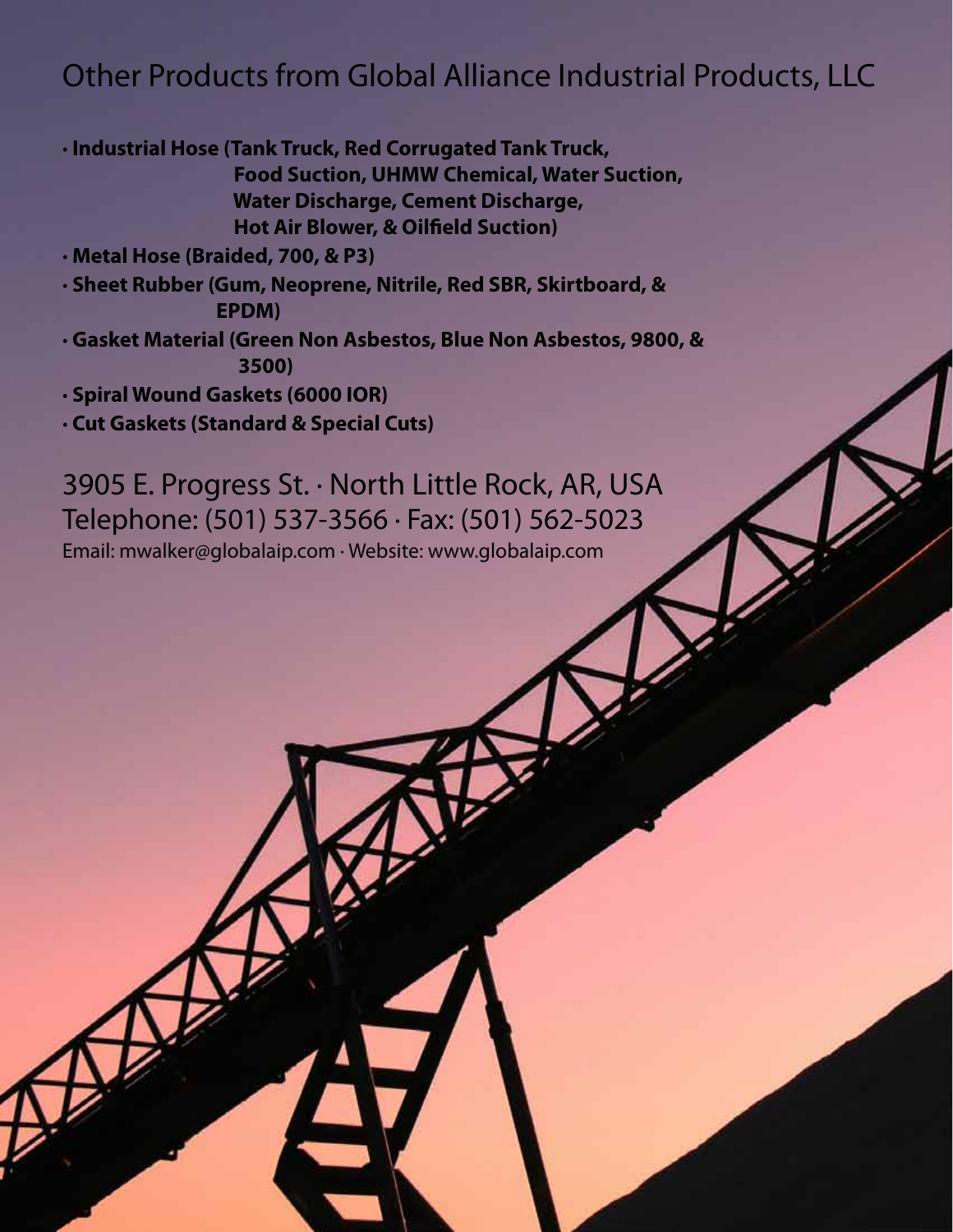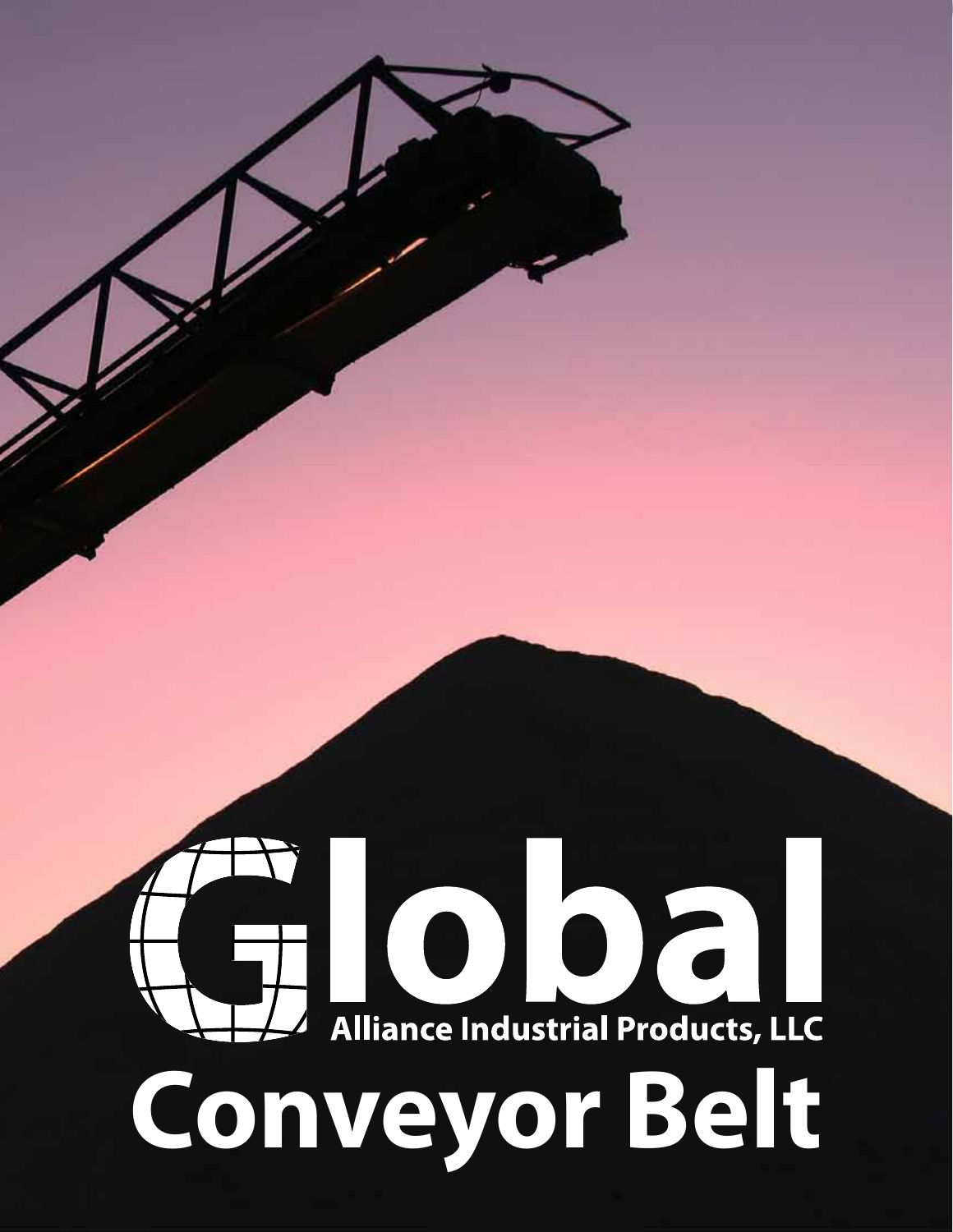## **Premium Heavy Duty Conveyor Belt**

**3ply 600# 3/8" x 1/8" RMA Grade 1**  Part Numbers: BCON600/3-6242



**Supplier Values** 

| Description                            |                             |                   |
|----------------------------------------|-----------------------------|-------------------|
| Belt Type:                             |                             |                   |
| <b>Belt Designation:</b>               |                             | EP350             |
| Total Belt Gauge (inch)                |                             | 0.713             |
| Belt Weight (lbs/sq. ft.)              |                             | Appro             |
| Min. Working Tension Rating            |                             | 650 lk            |
| Elongation at break (%)                |                             | 15                |
| Elongation at 10% of breaking strength |                             |                   |
| Cover grade:                           |                             | RMA-              |
| ASTM D 412                             | Min. Tensile<br>Strength    | 18.3 <sub>h</sub> |
| ASTM D 412                             | Min. Elongation at<br>Break | 470%              |
| <b>DIN 53516</b>                       | <b>Abrasion Loss</b>        | 110 C             |
| ASTM D412                              | Hardness (Shore A)          | $65 +/-$          |
| Cover Gauge                            | Top Cover (inch)            | 0.375             |
|                                        | Bottom Cover (inch)         | 0.125             |
| Thickness of cover and tolerance       |                             | ASTM              |

Polyester/Nylon  $E$ P350 x 3PLY Approx 4.3 650 lbs/inch RMA-1 Grade 18.3 Mpa 470% 110 cu. mm  $65 +/- 5$  Duro  $0.125$ ASTM D 378 Packing type: Wooden Cover / PP Cloth

| <b>Drive Pulley Diameter</b>                |            |  |                    |
|---------------------------------------------|------------|--|--------------------|
| 81~100%                                     | $61 - 80%$ |  | 40~60%             |
| Load                                        | Load       |  | Load               |
| 26''                                        | 22"        |  | 20''               |
| <b>Tail &amp; Take-up Pulley Diameter</b>   |            |  |                    |
| <b>Take-up Pulley</b><br><b>Tail Pulley</b> |            |  |                    |
| 22''                                        |            |  | 22''               |
| <b>Snub &amp; Bend Pulley Diameter</b>      |            |  |                    |
| <b>Snub Pulley</b>                          |            |  | <b>Bend Pulley</b> |
| 18''                                        |            |  | 18″                |

#### **3ply 375# 1/4" x 1/16" RMA Grade 1**

Part Numbers: BCON375/3-4136

Description Supplier Values Belt Type: Polyester/Nylon Belt Designation: EP250 x 3PLY Total Belt Gauge (inch)  $\Big| 0.500''$ Belt Weight (lbs/sq. ft.) Approx 2.82 lbs Min. Working Tension Rating **410** les/inch Elongation at break (%) 15 Elongation at 10% of breaking strength  $1~1~-1.5$ Cover grade:  $\vert$  RMA-1 Grade



| <b>Drive Pulley Diameter</b>                |                                          |                        |      |
|---------------------------------------------|------------------------------------------|------------------------|------|
| 81~100%                                     |                                          | $ 61 - 80\%$<br>40~60% |      |
| Load                                        | Load                                     |                        | Load |
| 20''                                        | 18''                                     |                        | 16'' |
| <b>Tail &amp; Take-up Pulley Diameter</b>   |                                          |                        |      |
| <b>Take-up Pulley</b><br><b>Tail Pulley</b> |                                          |                        |      |
| 17''                                        |                                          |                        | 17'' |
| <b>Snub &amp; Bend Pulley Diameter</b>      |                                          |                        |      |
|                                             | <b>Snub Pulley</b><br><b>Bend Pulley</b> |                        |      |
| 14″                                         |                                          |                        | 14″  |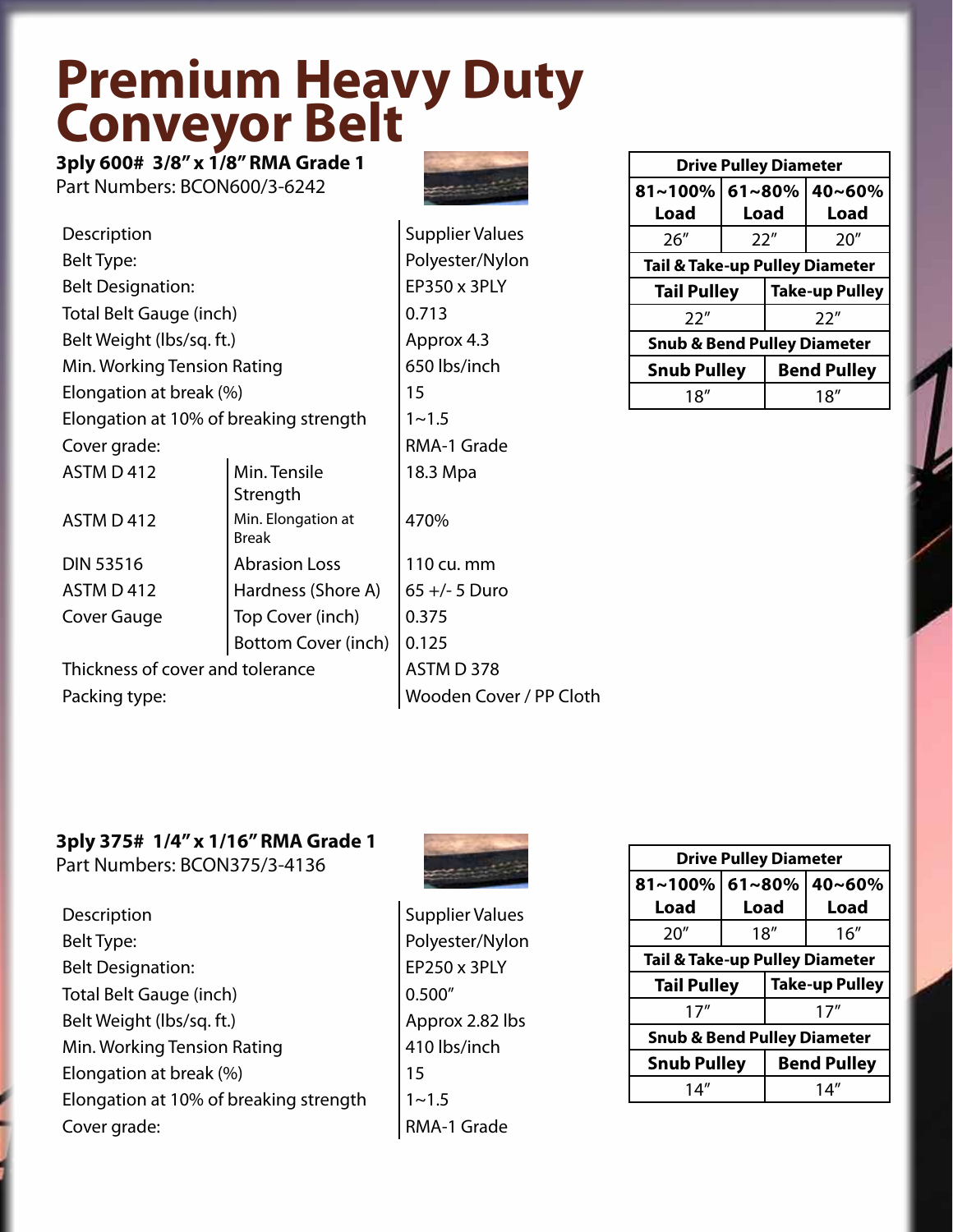| <b>ASTM D 412</b>                               | Min. Tensile<br>Strength           | 2150 PSI                |
|-------------------------------------------------|------------------------------------|-------------------------|
| ASTM D 412                                      | Min. Elongation at<br><b>Break</b> | 420%                    |
| <b>DIN 53516</b>                                | <b>Abrasion Loss</b>               | 180 cu. mm              |
| ASTM D412                                       | Hardness (Shore A)                 | $65 +/- 5$ Duro         |
| Cover Gauge                                     | Top Cover (inch)                   | 0.1875                  |
|                                                 | Bottom Cover (inch)                | 0.                      |
| Oil Resistance (Volume Swell at ASTM #1<br>Oil) | 11%                                |                         |
| Thickness of cover and tolerance                | ASTM D 378                         |                         |
| Packing type:                                   |                                    | Wooden Cover / PP Cloth |
|                                                 |                                    |                         |



Commonly used in the wood products industry, our MOR series of belts feature a poly/nylon carcass with a full 10:1 service factor and moderately oil resistant covers.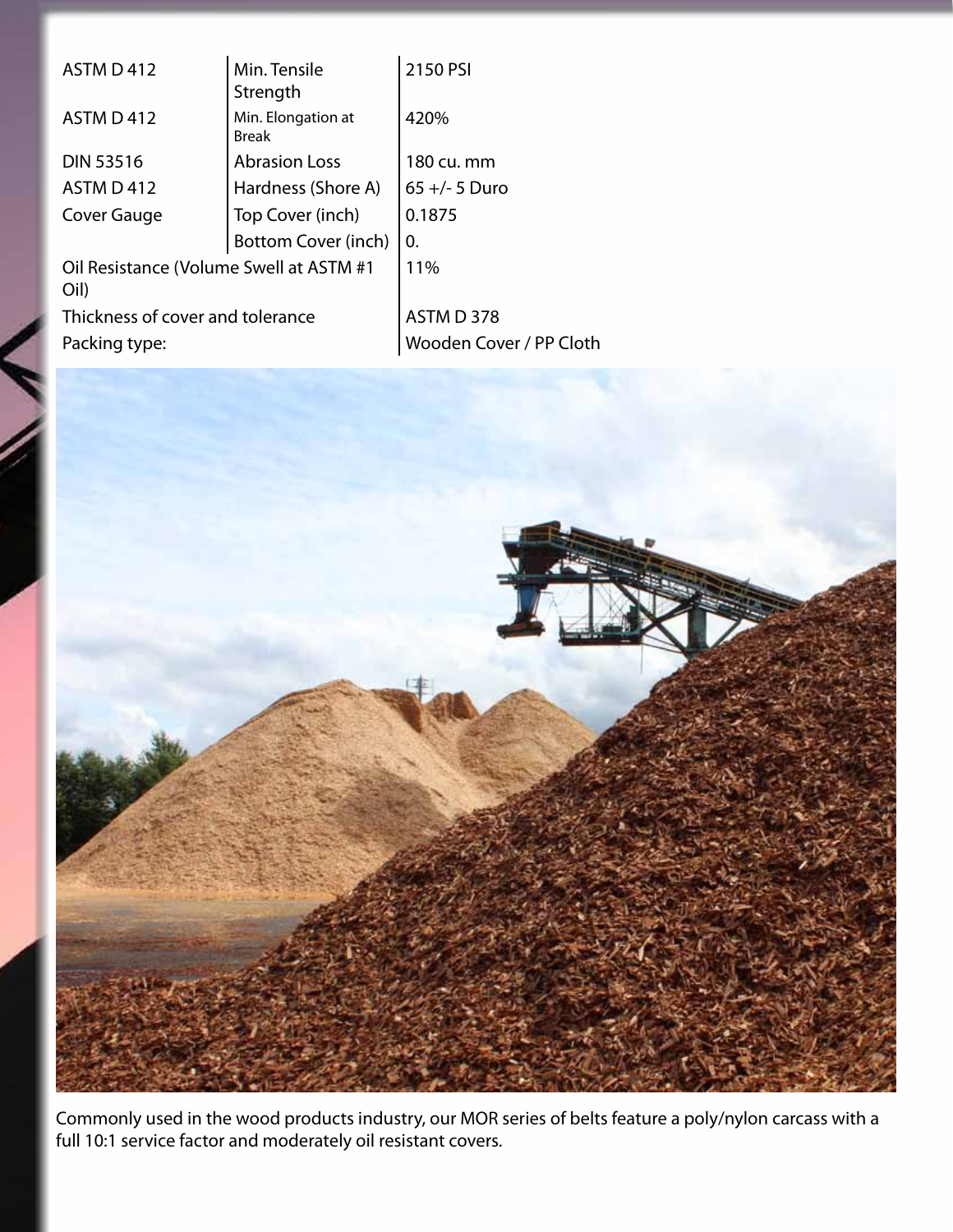## **Rubber Conveyor Belt Moderately Oil Resistant**

**3ply 330# 3/16" x 1/16"**  Part Numbers: BCCON330/3-3172MOR



| Description                            | Supplier V                         |            |
|----------------------------------------|------------------------------------|------------|
| Belt Type:                             | <b>Warp-Poly</b>                   |            |
| <b>Belt Designation:</b>               |                                    | EP200 x 3F |
| Total Belt Gauge (inch)                |                                    | 0.3937/0.  |
| Belt Weight (lbs/sq. ft.)              |                                    | Approx 2.5 |
| Min. Working Tension Rating            |                                    | 345 lbs/in |
| Elongation at break (%)                |                                    | 15         |
| Elongation at 10% of breaking strength | $1 - 1.5$                          |            |
| Cover grade:                           | <b>RMA-MOR</b>                     |            |
| ASTM D 412                             | Min. Tensile<br>Strength           | 15.6 Mpa   |
| ASTM D 412                             | Min. Elongation at<br><b>Break</b> | 415%       |
| DIN 53516                              | <b>Abrasion Loss</b>               | 160 cu. mr |
| ASTM D 412                             | $65 +/- 5$ D                       |            |
| Top Cover (inch)<br>Cover Gauge        |                                    | 0.1875/0.  |
|                                        | Bottom Cover (inch)                | 0.0.625    |
| Thickness of cover and tolerance       | ASTM D37                           |            |
|                                        |                                    |            |

plier Values p-Poly/Weft-Nylon  $00 \times 3$ PLY  $37/0.457$  $r$ ox 2.55 / 3.10 lbs/inch Mpa  $\%$ cu. mm -/- 5 Duro  $375 / 0.25$  $M$ D 378 Packing type: Wooden Cover / PP Cloth

| <b>Drive Pulley Diameter</b>                |             |      |             |
|---------------------------------------------|-------------|------|-------------|
| 81~100%                                     | $61 - 80\%$ |      | 40~60%      |
| Load                                        | Load        |      | <b>Load</b> |
| 18''                                        | 16''        |      | 14''        |
| <b>Tail &amp; Take-up Pulley Diameter</b>   |             |      |             |
| <b>Take-up Pulley</b><br><b>Tail Pulley</b> |             |      |             |
| 15''                                        |             | 15'' |             |
| <b>Snub &amp; Bend Pulley Diameter</b>      |             |      |             |
| <b>Snub Pulley</b><br><b>Bend Pulley</b>    |             |      |             |
| 13″                                         |             |      | 13″         |

#### **3ply 330# 3/16" x Bare**

Part Numbers: BCON330/3-3060MOR

Description Supplier Values Belt Type: Polyester / Nylon Belt Designation: EP200 x 3PLY Total Belt Gauge (inch)  $\Big| 0.342''$ Belt Weight (lbs/sq. ft.) Approx 2.03 lbs Min. Working Tension Rating **1988** | 360 lbs/inch Elongation at break (%) 15 Elongation at 10% of breaking strength  $1~-1.5$ Cover grade:  $\vert$  MOR



| <b>Drive Pulley Diameter</b>                |        |                    |        |  |
|---------------------------------------------|--------|--------------------|--------|--|
| 81~100%                                     | 61~80% |                    | 40~60% |  |
| Load                                        | Load   |                    | Load   |  |
| 18''                                        | 16''   |                    | 14''   |  |
| <b>Tail &amp; Take-up Pulley Diameter</b>   |        |                    |        |  |
| <b>Take-up Pulley</b><br><b>Tail Pulley</b> |        |                    |        |  |
| 15''                                        |        |                    | 15''   |  |
| <b>Snub &amp; Bend Pulley Diameter</b>      |        |                    |        |  |
| <b>Snub Pulley</b>                          |        | <b>Bend Pulley</b> |        |  |
| 13''                                        |        |                    | 13''   |  |
|                                             |        |                    |        |  |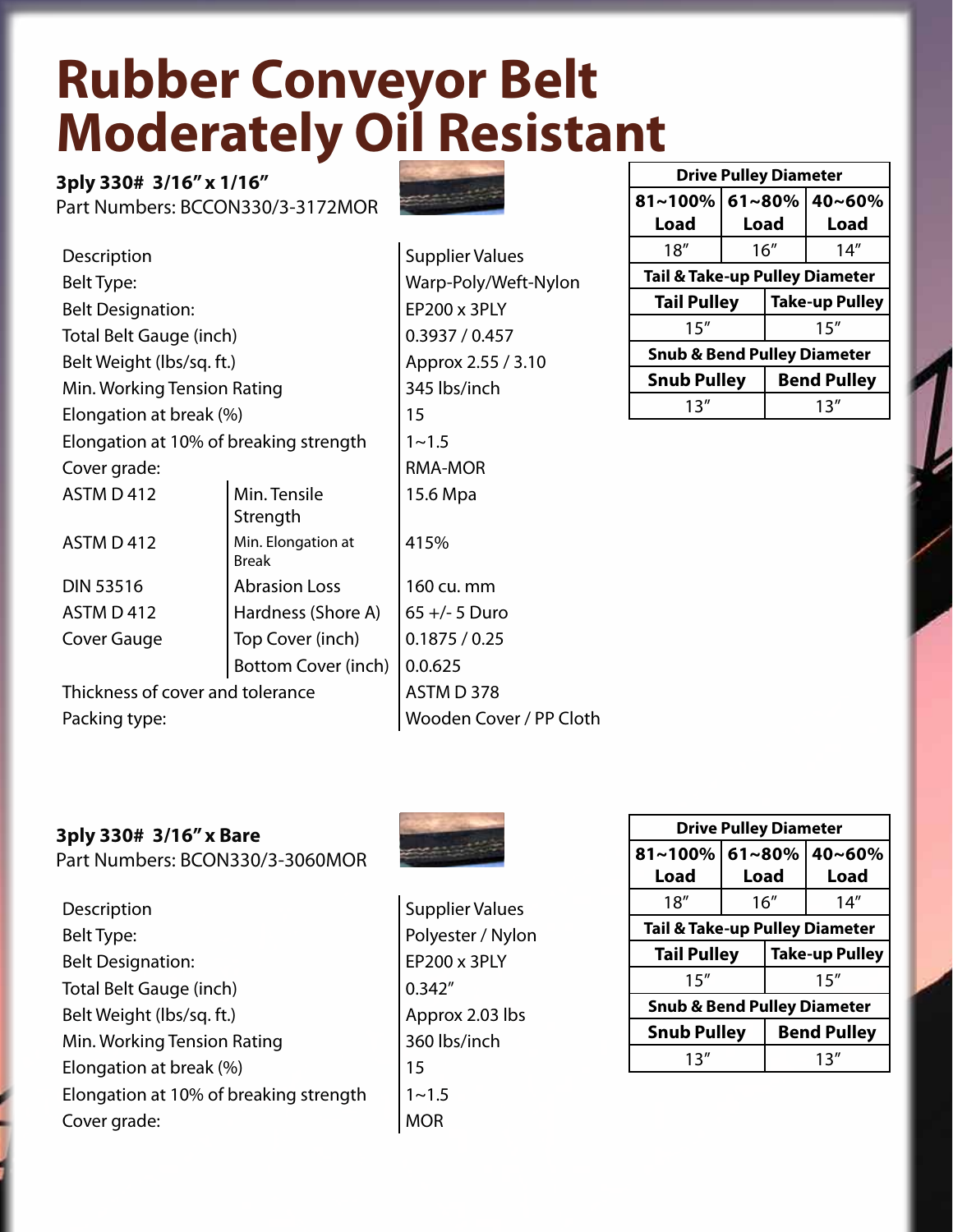| ASTM D 412                       | Min. Tensile<br>Strength           | 2750 PSI                  |
|----------------------------------|------------------------------------|---------------------------|
| <b>ASTM D 412</b>                | Min. Elongation at<br><b>Break</b> | 450%                      |
| <b>DIN 53516</b>                 | <b>Abrasion Loss</b>               | 110 cu. mm                |
| ASTM D 412                       | Hardness (Shore A)                 | $65 +/- 5$ Duro           |
| Cover Gauge                      | Top Cover (inch)                   | 0.25                      |
|                                  | <b>Bottom Cover (inch)</b>         | 0.0.625                   |
| Thickness of cover and tolerance |                                    | ASTM D 378                |
| Packing type:                    |                                    | Wooden Cover / P.P. Cloth |



Engineered specifically for rock, our 375# and 600# belts feature a low stretch Poly / Nylon carcass, 12:1 safety factor and less than 2% stretch at full working tension. RMA grade 1 covers are included for superior cut and gouge resistance.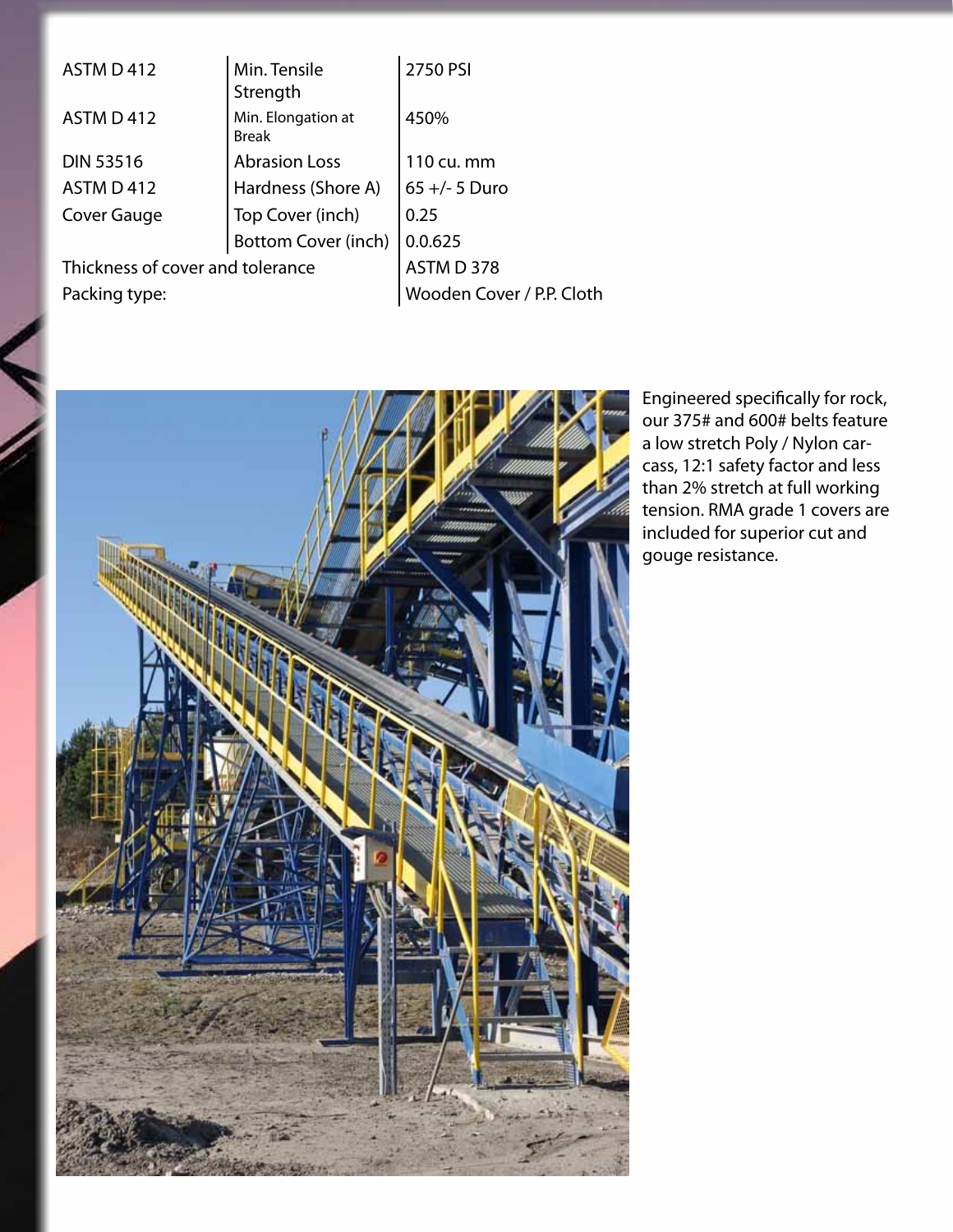# **Rubber Conveyor Belt**

#### **2ply 220# 3/16" x 1/16" RMA Grade 2**

Part Numbers: BCON220/2-3124; BCON220/2-3130; BCON220/2-3136; BCON220/2-3148

**3ply 330# 3/16" x 1/16" RMA Grade 2** 

Part Numbers: BCON330/3-3130; BCON330/3-3136; BCON330/3-3148

#### **4ply 440# 1/4" x 1/16" RMA Grade 2**

Part Numbers: BCON440/4-4172; BCON440/4-4148

| Description                              |                                    | Supplier Valu |
|------------------------------------------|------------------------------------|---------------|
| Belt Type:                               | Warp-Poly/W                        |               |
| <b>Belt Designation:</b>                 |                                    | EP200 x 3PLY  |
| Total Belt Gauge (inch)                  |                                    | 0.3937 / 0.45 |
| Belt Weight (lbs/sq. ft.)                |                                    | Approx 2.55   |
| Min. Working Tension Rating              |                                    | 345 lbs/inch  |
| Elongation at break (%)                  |                                    | 15            |
| Elongation at 10% of breaking strength   |                                    | $1 - 1.5$     |
| Cover grade:                             |                                    | RMA-2 Grade   |
| ASTM D 412                               | Min. Tensile<br>Strength           | 15.6 Mpa      |
| ASTM D412                                | Min. Elongation at<br><b>Break</b> | 415%          |
| <b>DIN 53516</b><br><b>Abrasion Loss</b> |                                    | 160 cu. mm    |
| ASTM D 412<br>Hardness (Shore A)         |                                    | 65 +/- 5 Duro |
| Cover Gauge                              | Top Cover (inch)                   | 0.1875 / 0.25 |

Thickness of cover and tolerance  $\overline{A}$  ASTM D 378 Packing type: Wooden Cover / PP Cloth

Warp-Poly/Weft-Nylon  $E$ P200 x 3PLY  $0.3937 / 0.457$ Approx 2.55 / 3.10 345 lbs/inch RMA-2 Grade 15.6 Mpa 415% 160 cu. mm  $65 +/- 5$  Duro

Supplier Values

Bottom Cover (inch)  $\vert 0.0.625 \vert$ 



| 2ply 220#                                 |                              |  |                       |  |
|-------------------------------------------|------------------------------|--|-----------------------|--|
|                                           | <b>Drive Pulley Diameter</b> |  |                       |  |
| 81~100%                                   | $61 - 80%$                   |  | 40~60%                |  |
| Load                                      | Load                         |  | Load                  |  |
| 16''                                      | 14''                         |  | 12''                  |  |
| <b>Tail &amp; Take-up Pulley Diameter</b> |                              |  |                       |  |
| <b>Tail Pulley</b>                        |                              |  | <b>Take-up Pulley</b> |  |
| 14''                                      |                              |  | 14''                  |  |
| <b>Snub &amp; Bend Pulley Diameter</b>    |                              |  |                       |  |
| <b>Snub Pulley</b>                        |                              |  | <b>Bend Pulley</b>    |  |
| 11″                                       |                              |  | 11″                   |  |

| 3ply 330#                                   |      |                      |      |  |
|---------------------------------------------|------|----------------------|------|--|
| <b>Drive Pulley Diameter</b>                |      |                      |      |  |
| 81~100%                                     |      | $61 - 80%$<br>40~60% |      |  |
| Load                                        | Load |                      | Load |  |
| 18''                                        | 16'' |                      | 14'' |  |
| <b>Tail &amp; Take-up Pulley Diameter</b>   |      |                      |      |  |
| <b>Take-up Pulley</b><br><b>Tail Pulley</b> |      |                      |      |  |
| 15''                                        |      |                      | 15'' |  |
| <b>Snub &amp; Bend Pulley Diameter</b>      |      |                      |      |  |
| <b>Snub Pulley</b><br><b>Bend Pulley</b>    |      |                      |      |  |
| 13″                                         |      |                      | 13″  |  |

| 4ply 440#                                   |      |                        |      |  |
|---------------------------------------------|------|------------------------|------|--|
| <b>Drive Pulley Diameter</b>                |      |                        |      |  |
| 81~100%                                     |      | $ 61 - 80\%$<br>40~60% |      |  |
| Load                                        | Load |                        | Load |  |
| 24''                                        | 20'' |                        | 18'' |  |
| <b>Tail &amp; Take-up Pulley Diameter</b>   |      |                        |      |  |
| <b>Take-up Pulley</b><br><b>Tail Pulley</b> |      |                        |      |  |
| 20''                                        |      |                        | 20'' |  |
| <b>Snub &amp; Bend Pulley Diameter</b>      |      |                        |      |  |
| <b>Snub Pulley</b><br><b>Bend Pulley</b>    |      |                        |      |  |
| 17″<br>17″                                  |      |                        |      |  |

Commonly used for sand and gravel, our standard duty heavy belts feature a Poly / Nylon carcass with a 10:1 safety factor and excellent fastener retention. Abrasion resistant Grade 2 covers round out a durable, long life belt that exceeds RMA specifications.